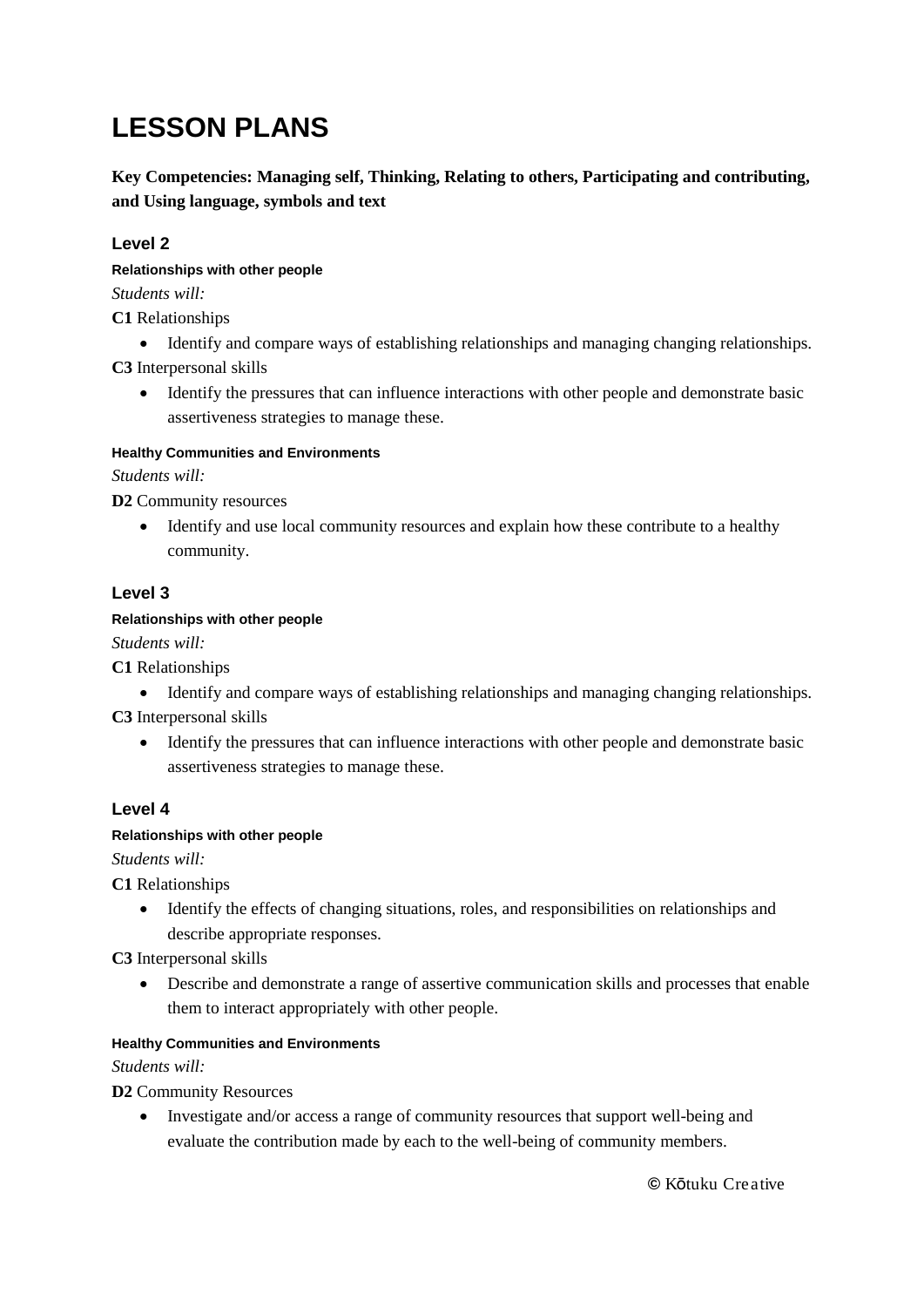## **Chapters 1-3**

#### **How we see ourselves**

## **Resources: Whiteboard, sticky notes**

In *Rising Tide*, Ari struggles to see himself in the positive ways that others see him. He has a fixed view of himself. He believes that because he finds reading and writing difficult he is useless. This is a story that he repeats to himself, and he looks for events and comments from others to reinforce his belief. We all have beliefs about ourselves, but not all of them are accurate or useful.

Discuss with the class the idea that we are often harder on ourselves than others are. Ask them how these beliefs might change our behaviour, and what negative impacts these beliefs can have. Do they think it's reasonable or logical for Ari to believe he is useless, just because he finds one thing hard? Why is it unreasonable or illogical? If someone saw Ari playing soccer would they consider him to be someone who was 'useless'?

Ask the class to offer negative words that they might use to describe themselves. You may wish to give everyone a sticky note so no one has to offer their suggestion verbally in front of the class. Collate the words on one side of the white board and ask the class to then offer a positive word to describe themselves and again collate them on the other side of the whiteboard.

Ask the class to notice how different the two groups of words are, even though they describe the same set of people. Then ask them, if they were to believe only the negative things about themselves, how might their feelings, thoughts and behaviours be different than if they believed only the positive things.

#### **Thoughts become behaviour**

# **Resources: Blackline Master from www.theworrybug.co.nz**

Introduce the idea that our thoughts and feelings can dictate our behaviour. Ari worries that he is useless at reading, so he avoids it, which of course results in poor work.

**Thoughts, feelings and behaviour match up game:** Form groups of 8–12. One half of the group has a thought, the other a behaviour. Each matching pair finds the other, or they can work collaboratively to match all the pairs. Once the pair is found ask them to think of another example of how a thought or feeling can result in a behaviour. Ask each pair to share their match with the group/class.

#### **Finding our strengths**

## **Resources: Online quiz**

Now that the children are thinking about how they see themselves you may like to ask them to complete the All Right? quiz to find their hidden strengths, either as a class or in self-directed learning time. You, or another adult, will need to register the children on the site and then choose to take the survey for youth. **www.allright.org.nz/strengths/survey/**

Ask the children to think of one quality they would like people to notice about them the most. Ask them to write it on a sticky note with their name to give you and other adults in the school the opportunity to notice and comment. Ask the children how they would like these displayed – perhaps next to their photos on the wall, as their device homepage, or as part of an art activity.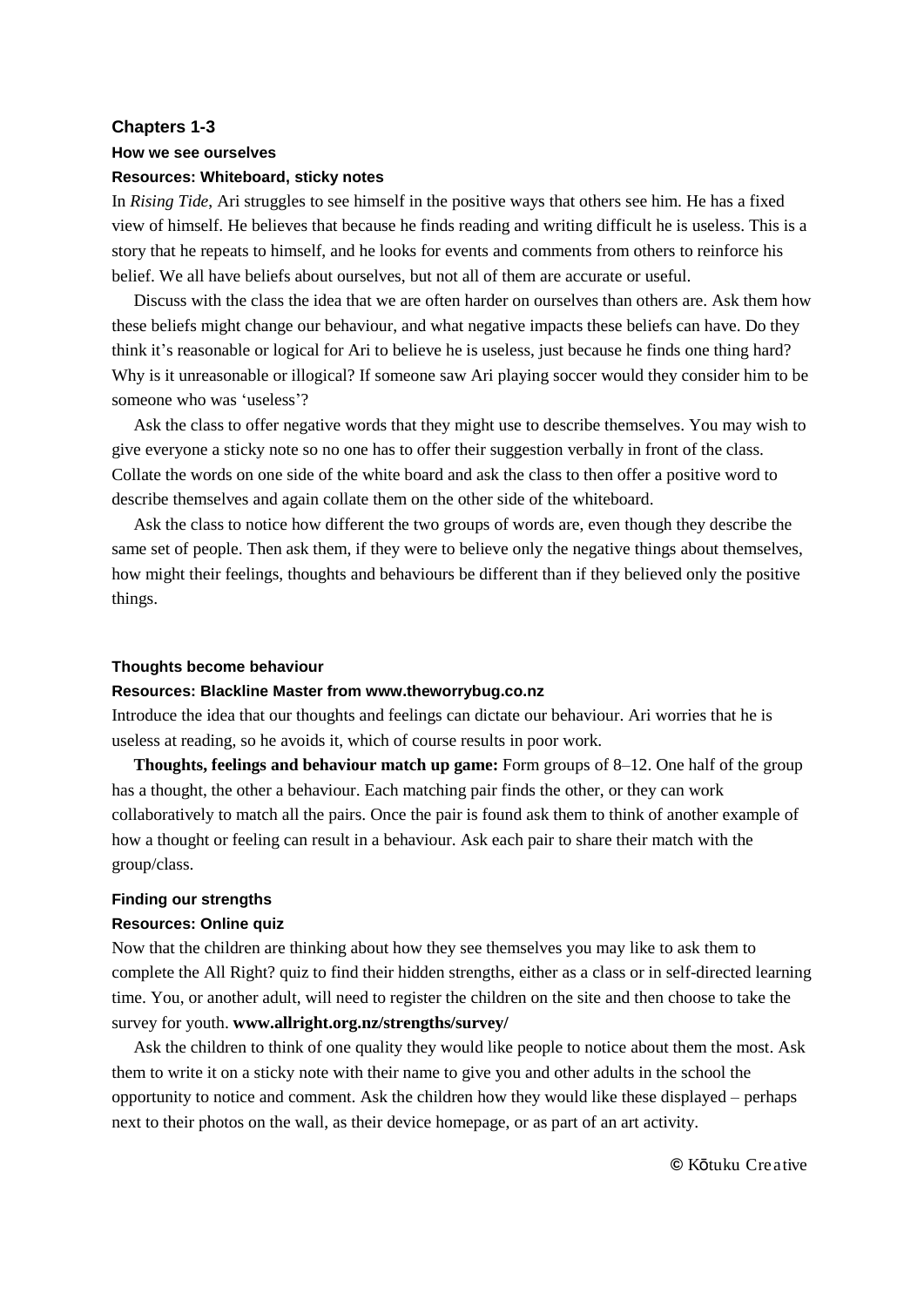## **Chapters 4-6**

#### **Learning our stories**

## **Resources: Book or device to record thoughts**

We've looked at how thoughts and feelings can affect our behaviour. It's not just individual thoughts and beliefs that dictate our feelings and behaviour; sometimes we have whole stories that we've made up that we rely on to tell us how to behave. Everybody has these stories. We gather evidence from our experiences and the people around us to reinforce the truth of these stories. Some stories we have about ourselves are useful, especially if they give us confidence to achieve the things we want to do, but sometimes the opposite happens and we get held back from doing things or having relationships.

In *Rising Tide*, Ari has a big worry. He worries that he isn't good at reading and writing and he worries that his family and teacher will find out about it. Ask the class for examples of what people might worry about at school. Choose two or three examples to build a story around. For example, someone might suggest "I'm too clumsy to be good at sport." Ask the children what kind of evidence would support this story/belief. Can they suggest ways to find evidence to disprove this story? Ask them how having a belief like this would affect someone's behaviour and then how it might affect their ability to improve their PE skills. Can they think of something at school that they worry about not being good enough at? Ask the children to write or type an example of something they worry they're not good enough at, and then to write the evidence that tells them it's true. Some classes will be able to manage swapping at this point and having another class member give them evidence that disproves this belief. However, if you feel your class is not ready for this, ask the children to think of something that could happen that would disprove their belief and record it.

### **Self-fulfilling prophecy**

# **Resources: Notes from previous exercise**

Introduce the concept of a self-fulfilling prophecy. A self-fulfilling prophecy is a thought that we have about ourselves, or others, that comes true because we believe it to be true. An example of this is if you believe that your teacher won't like you, you may begin to behave in ways that are annoying or disrespectful to your teacher. This behaviour leads to your teacher reacting in a way that gives you evidence that they don't like you. Then you feel even more strongly that your teacher won't like you, and so it continues.

Do the children think the worry they recorded previously could be a self-fulfilling prophecy? Are they sure the evidence they have gathered is accurate? You may wish to share an example from your own childhood about a self-fulfilling prophecy you had, or an anecdote about someone else. Encourage the children to share what they have learned about self-fulfilling prophecies with a family member and to ask the family member if they can think of an example from their own life or someone else's.

#### **Limiting our self-belief**

#### **Resources: There is a video example on our site**

# **www.theworrybug.co.nz**

**Demonstrating limiting self-belief exercise:** Begin by asking one student to demonstrate this exercise before asking the whole group/class to try. Ask the student to stand next to the whiteboard. Ask them to stretch out their arm and place their palm on the whiteboard at shoulder height. Then ask **©** Kōtuku Creative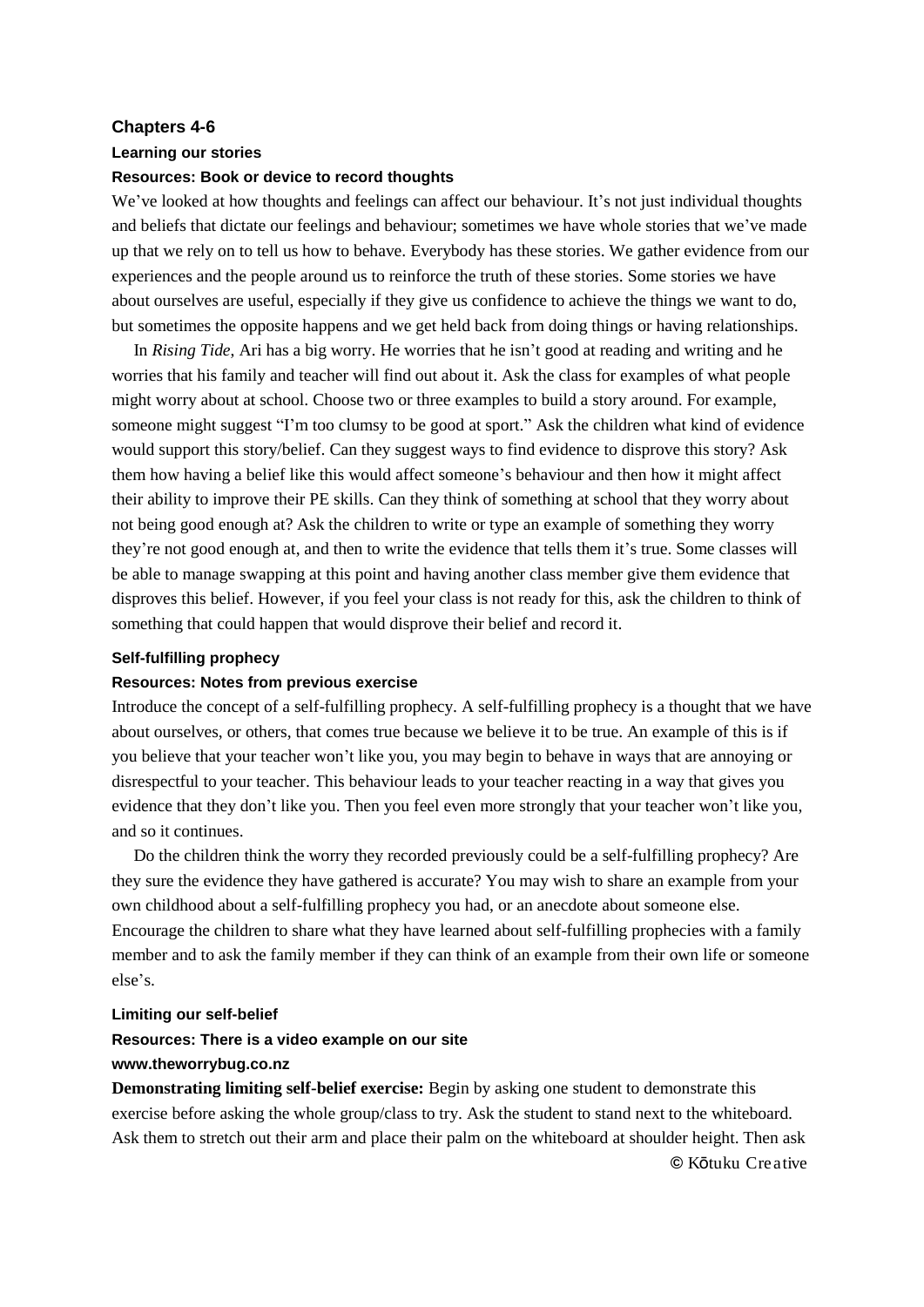them to keep their palm on the whiteboard as they turn their body away from the whiteboard, and tell them to stop turning away when they feel uncomfortable in their shoulder. Ask the class to notice how far the student turned away. Then ask the student to close their eyes and imagine doing the exact same exercise again, except in their imagination they can turn their body about 30 cm further before their shoulder feels uncomfortable. Ask the student to repeat the exercise, and make sure the student and the class observe how much further the student can turn away. You can find a video demonstration of this activity on our website.

#### **Challenging what we think about the world**

# **Resources: Small chocolate fish in ziplock bags**

**Chocolate fish and self-belief:** Give each student a small chocolate fish in a ziplock bag. Tell them they can't eat the fish, then tell this story:

"This is a true story about a fish that was living in a large tank in a lab in America. This fish was inside the tank because he was being studied by scientists. He was perfectly happy. All his needs were being met. At feeding time the scientists would drop some minnows down into his tank. The fish would happily gobble them up. It was a good life.

"One day the scientists changed their routine. Instead of dropping the minnows freely into the tank, they placed them inside a glass tube. The tube was designed so that water could flow freely through it. The large fish swimming in the tank could easily see the minnows inside the tube. As the big fish grew hungry he began to try to get to the minnows inside the tube. This was his meal! He pushed the tube against the side of his tank. Of course, the hungrier he became the harder he tried. He knocked that tube with his tail and then with his whole body. Harder and harder he swatted at that tube as his hunger became overwhelming. But eventually the fish learned that he could not get to the minnows; no matter how hard he tried he simply couldn't open the tube. So he gave up.

"After watching the big fish for a while longer, the scientists changed their plan again. They pulled the tube full of minnows up out of the tank and then dumped them freely right into the large tank with the big fish. The poor minnows! Can you imagine what happened next? *(Pause to let them think about how fast the big fish would eat those minnows.)*

"Actually the large fish starved to death. With his food swimming freely all around him, he starved to death.

"Why? How could that possibly happen? The answer isn't obvious, but it is simple. He no longer believed he could eat the fish. Once he stopped believing he could eat the fish, he no longer tried."

Tell the students they can now eat the fish you gave them. While they eat ask them to think about a time when worry might have held them back in the same way. Are any of them willing to share the worry with the group/class? You might want to share an example from your own childhood or life. You may have the opportunity to invite another staff member or parent in to share an example from their life.

#### **Managing our worries**

# **Resources: Large paper for class graffiti poster, copies of Rising Tide**

Remind the students about the worries Ari had about learning. How did he manage his worries? What else might he have done that would have been more helpful? Ask the students some of the ways they manage worry. Can they ignore them? Do they talk about them? Does anyone have any suggestions **©** Kōtuku Creative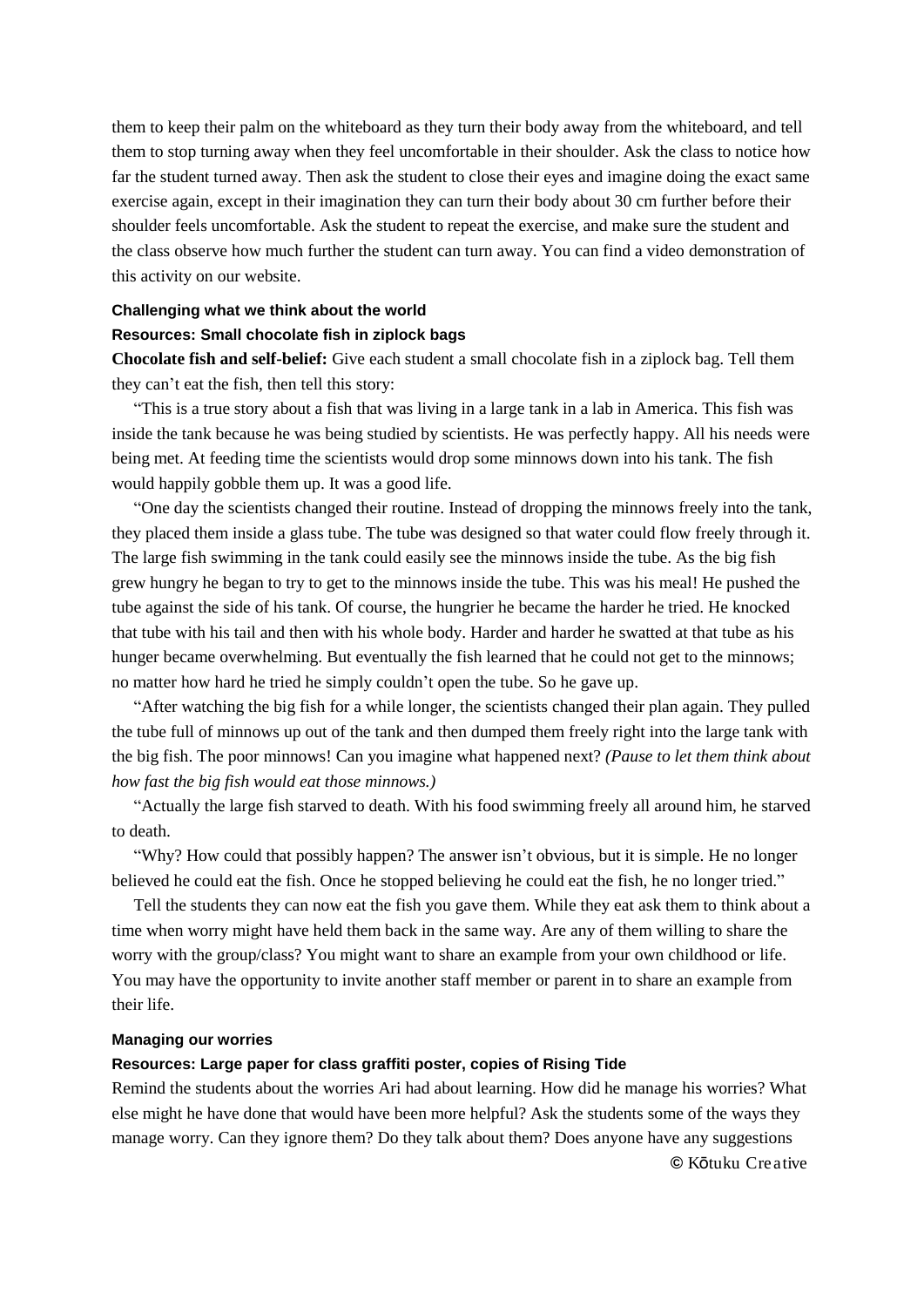for calming your mind when it's worried? As a group/class make a graffiti poster for the classroom of suggestions of helpful things to do when you're worried, for example: Talk to someone, Ask for help, Check if your worry is reasonable, and so forth. If time allows, the children might like to choose one or more suggestions to write on a graffiti wall in the back of their copy of *Rising Tide*.

## **Ourselves as learners**

Ari had developed a story of himself as a learner that he gathered evidence to support and believed whole-heartedly. Ask the students to think about the story they have of themselves as a learner. Ask them: If they were to change their story, even a little bit, would it help them to learn more? What might people who are confident in their ability to be a learner think/feel/do? What might it look like? Encourage the students to notice when they and their classmates are learning confidently. Can they suggest things they might say to themselves and others that will reinforce a positive belief about themselves and each other as learners?

# **Chapters 7-8**

#### **Getting support**

# **Resources: Whiteboard, paper, pens, copies of Rising Tide**

Sometimes when we become focused on worries we can forget to be compassionate to ourselves and others. We can get easily frustrated with ourselves. It's important to remember that, like Ari, we all have times of self-doubt and worry. What we say to ourselves and others is very powerful. As a class can we look for opportunities to support each other when we're worried about our learning or achievement?

Ask the class who they would ask for help or support with a worry at school, at home and in their wider circles. Collate this on the whiteboard. Ask the students to draw three concentric circles, either in the backs of their copies of *Rising Tide*, or elsewhere. Ask them to write the people closest to them, who they could go to with a worry, in the smallest circle (e.g. immediate family) and then in the next widest circle other people they can trust (e.g. friends, teacher, other family) and finally in the third circle other adults they know who could help them if they needed it (e.g. a Scout leader, the school receptionist, their doctor, etc.).

Ask the class if there is anything they can do as a class to make it easier for the people in their class, or younger children at school, to get support if they needed it. Is there something the school could do to help? Could they fundraise and add a Friendship Bench

(**www.wikipedia.org/wiki/Friendship\_bench)** to the playground? Would they like peer support? Support your class to facilitate the changes they want to make.

## **Writing our class story**

# **Resources: Whiteboard/paper/device for recording suggestions**

We've talked a lot about how individuals have a story, but families, businesses, classes and even schools have them too. Ask the students what they would like their class story to be. What would it look like from within and from outside? What changes would the class need to make to their thoughts and behaviour to make the story true? How will they gather evidence for their story? How will people know what their story is? What are they going to do first?